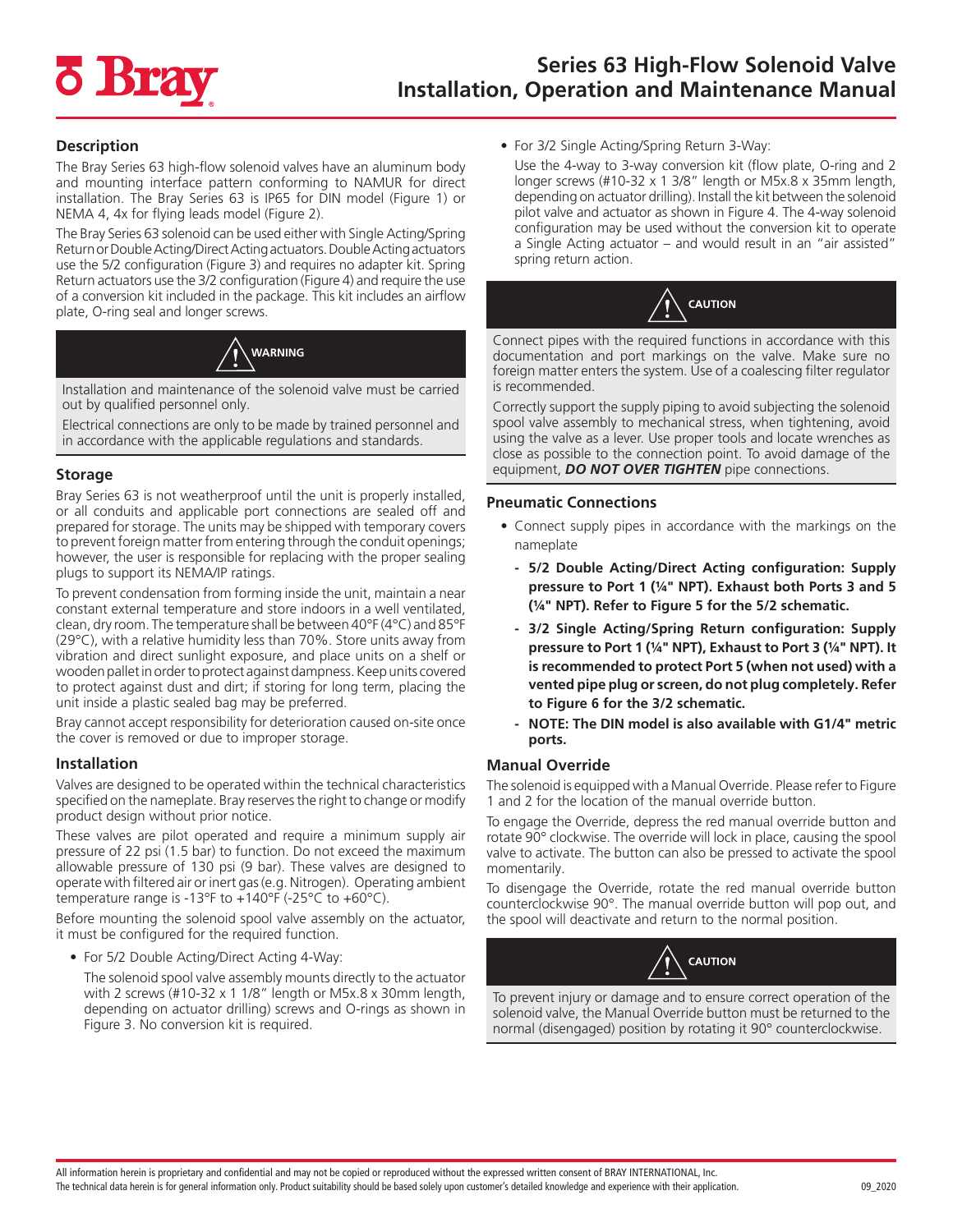

# **Electrical Connections**



Depending on the voltage, electrical components must be provided with a ground/earth connection and satisfy local regulations and standards.

- 3-wire flying leads coil (NEMA 4, 4X)
	- **- 2 red wires for power, 1 yellow/green wire for ground/ earth**
- DIN type coil (IP65)
	- **- 3 prong DIN 43650 Connector Form B Type I**



Before work, switch off the electrical power supply to de-energize all components.

The Bray Series 63 solenoid valve is designed for continuous duty service. To avoid any possibility of damage or injury, do not touch the solenoid which can become hot under normal operating conditions.

If the solenoid valve is easily accessible, the installer must provide protection against accidental contact.

## **Maintenance**

**WARNING**

Prior to any maintenance work or returning to operation, shut off supply to the pilot solenoid valve, depressurize and vent the valve in order to prevent injury or damage.

- **Cleaning:** Maintenance of the valve depends on the operating conditions. They must be cleaned at regular intervals. During servicing, the components must be checked for excessive wear. If operation cycle is slow, ensure proper supply pressure and that there is no unusual noise or leak detected.
- **• Sound Emission:** The sound emission depends on the application, supply medium and nature of the equipment used. Exact determination of the sound level can only be carried out by the user having the valve installed in their system.
- **• Preventive Maintenance:** Operate the pilot solenoid valve monthly to check function. Should any difficulties or questions arise during installation and maintenance, please contact a Bray representative.

## **Troubleshooting:**

- Incorrect exhaust pressure:
	- **- Check that the air supply is within the minimum (22 psi, 1.5 bar) and maximum (130 psi, 9 bar) operating pressure.**
	- **- Use a filter regulator if the air supply is not consistent.**
- Pilot valve does not operate:
	- **- Check that the manual override is disengaged.**
	- **- Ensure that the air supply meets the minimum pressure.**

## **Tools Required**

- Phillips cross drive (#2) screwdriver, to assemble the solenoid coil to the pilot valve.
- Small flat blade (3/16") screwdriver, to engage or disengage the manual red close button.
- 5/32" or 4mm hex screwdriver (Allen wrench), to fasten the solenoid pilot valve to the pneumatic actuator.